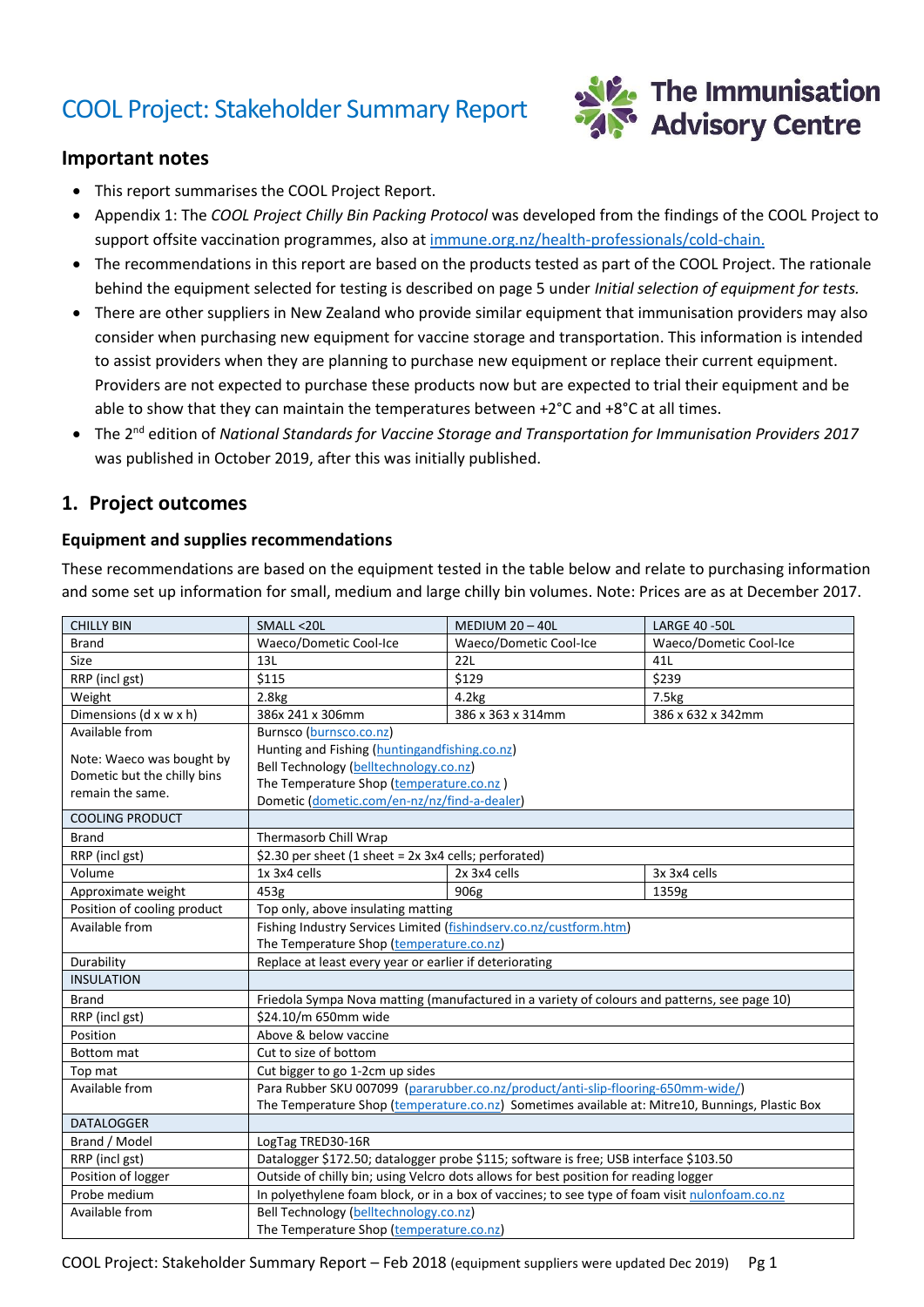#### **Chilly bin packing protocol**

The packing protocol that was developed from the findings of the COOL Project is in Appendix 1.

## **2. Project criteria**

#### **Purpose of project**

The Immunisation Advisory Centre (IMAC) undertook a project, on behalf of the Ministry of Health, in 2016 & 2017 to investigate, review, select and test equipment used for mobile/offsite immunisations.

#### **Aims of project**

Report on:

- how School-Based Immunisation Programmes (SBIPs) are managing the cold chain
- the results of testing both current and alternative equipment and processes

Provide recommendations for:

- best practice in packing portable storage devices
- the purchase of portable storage devices
- the purchase of temperature monitoring equipment

#### **Scope of project**

- Identify and select an agreed number of DHB offsite providers to be part of the review and testing
- Test an agreed range of portable storage devices for vaccine transportation
- Compare and evaluate methods of cold chain transportation between DHB/or offsite storage facility to the community vaccination programme where the vaccine is given
- Design and implement a protocol, including visual instructions, for the transportation of vaccines to nonclinical settings
- Write Standard Operating Procedures to provide to facilities and units involved in the study
- Analyse and report on data, including providing recommendations

## **3. Key principles used throughout the project**

- Do not freeze the vaccines
- Take a pragmatic approach in the choice of equipment and the development of a protocol for vaccines offsite transportation and monitoring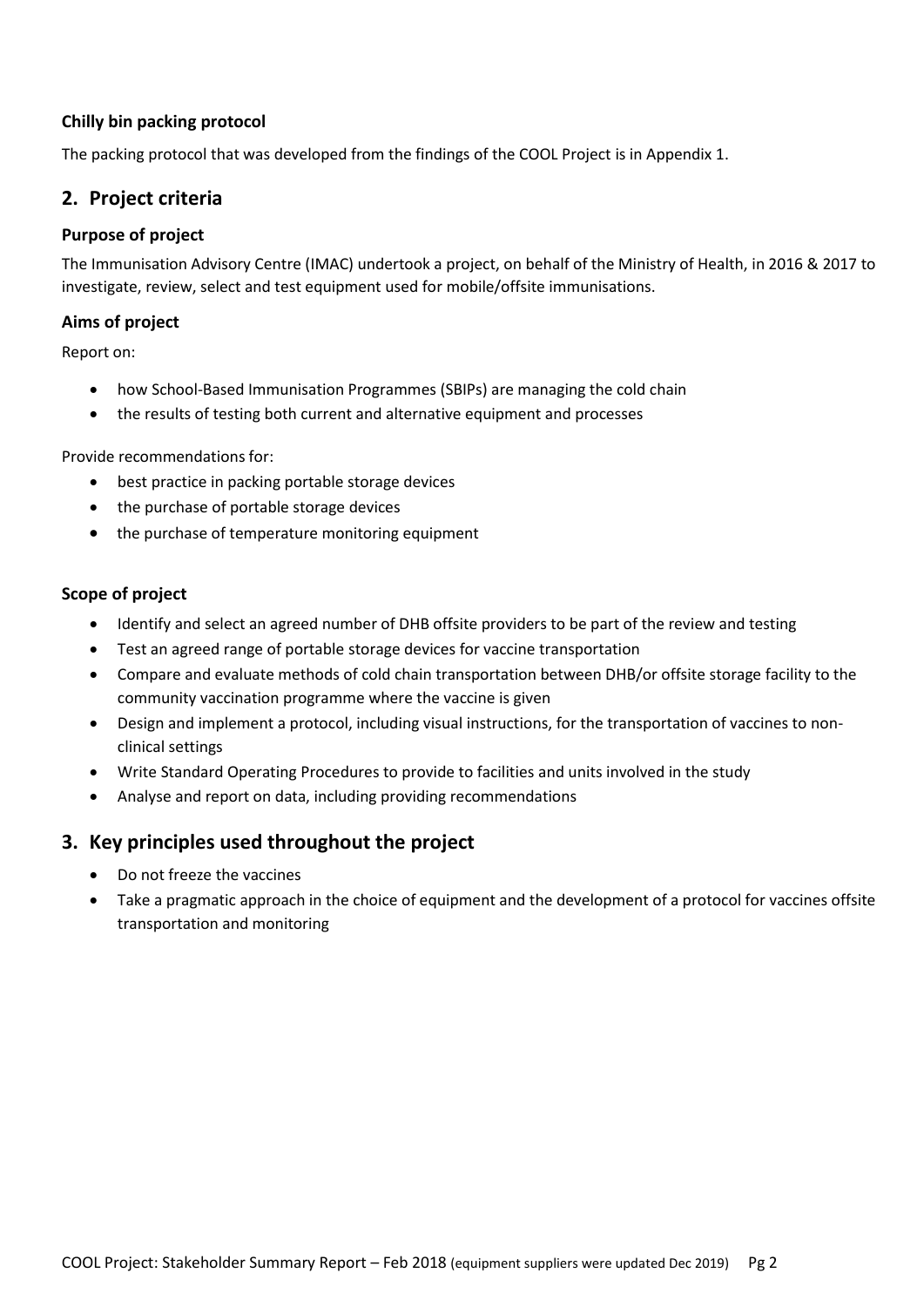## **4. Activities and findings that led to the project outcomes**

Three School-based Immunisation Programmes (SBIPs) collaborated on this project. These SBIPs ranged from very large to small providers and were located in different climate regions around New Zealand.

The COOL Project consisted of a series of activities, some of which were carried out concurrently or were repeated as more information came to light. The main activities are in the flow chart below:



#### **Surveying of providers**

A survey was developed for SBIP providers to help inform the design of the equipment testing, requesting information around their equipment, processes and procedures in relation to their SBIPs.

Survey results showed that SBIPs are using:

- either iLog or LogTag dataloggers
- a range of chilly bin packing methods
- a range of cooling products; mainly Envirofreeze and Chill Wrap
- a range of insulating products; mainly Sympa Nova matting but also includes shredded paper
- a wide range of chilly bin brands and sizes, but most are using Rubbermaid chilly bins dating back to at least 2005 after being purchased for the Meningococcal B school-based immunisation programme
- a range of maximum/minimum thermometers.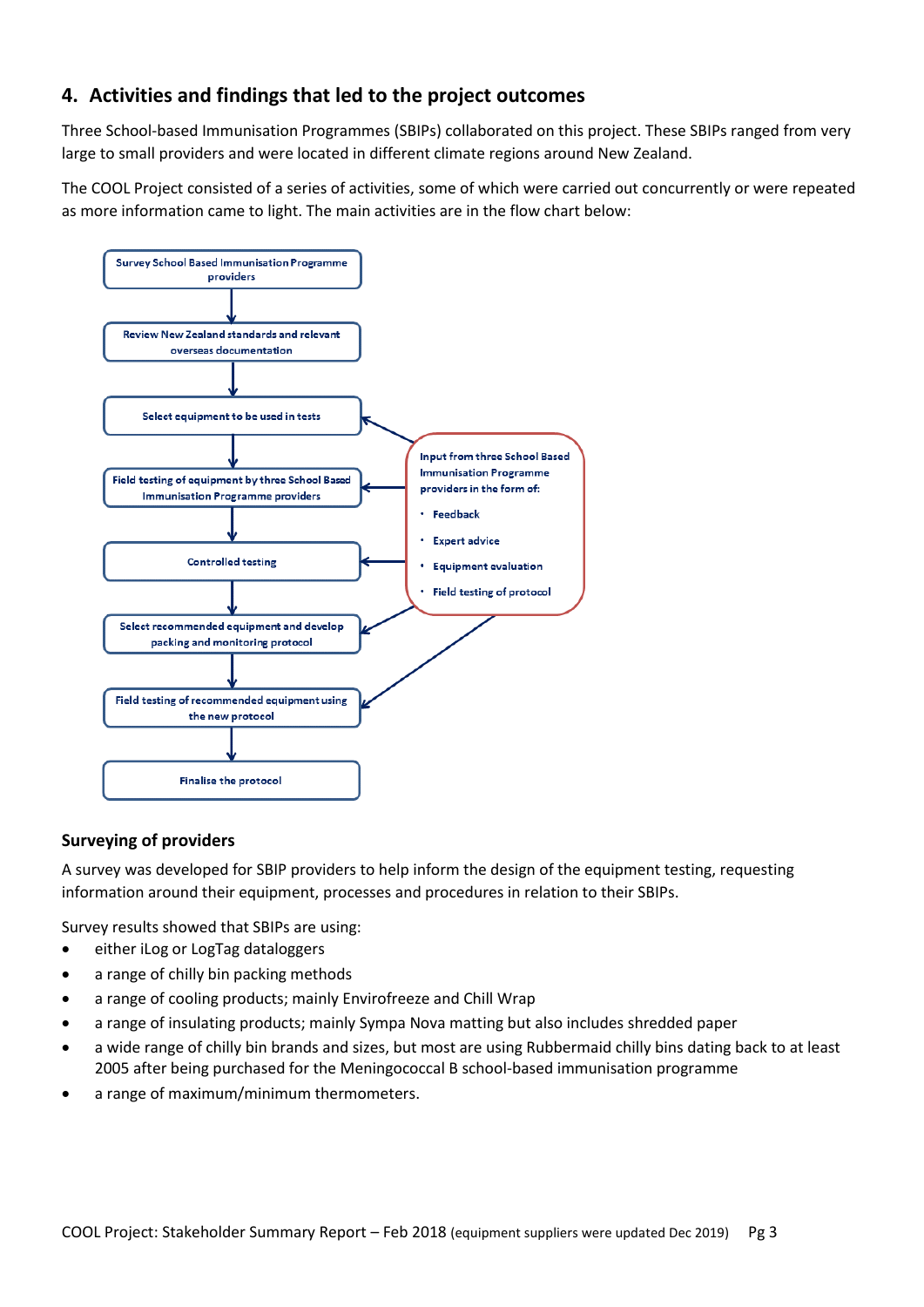## **Aligning COOL Project with the 2017 Standards**

The *National Standards for Vaccine Storage and Transportation for Immunisation Providers 2017* were reviewed to ensure the project supported criteria set out in the Standards. The criteria applicable to this project are shown below in italics with underlining added to the wording which is particularly relevant to this project. These criteria were considered and followed whenever possible when carrying out this project. Where they were not followed an explanatory footnote appears at the bottom of the page.

#### **7.3 Transporting vaccines using a chilly bin:**

(Page 22 of 2017 Standards)

#### *General principles*

- *Use a more robust chilly bin for offsite clinics*
- *For each chilly bin, use sufficient ice packs and insulation material.*
- *Providers are expected to trial their equipment and be able to show that they can maintain the temperatures between +2°C and +8°C at all times*

#### *Monitoring chilly bins for storage in offsite immunisation clinics*

*To monitor vaccines stored in chilly bins for offsite immunisation clinics:*

- *use a datalogger with a probe, external display and alarm to monitor the temperature of the vaccines throughout the time they are stored in chilly bins at an offsite vaccination clinic (consider using a secondary back-up device, eg, digital minimum/maximum thermometer, in case the datalogger gets damaged)*
- *consideration should be given to having the ability to download the datalogger while away from base, if a review function is not available on the logger*
- *record the minimum, maximum and current temperatures every 20–30 minutes after putting the vaccines in the chilly bin*
- *set the datalogger to record the temperature every five minutes; download, review and save the data after returning to the clinic*

#### **Appendix 3 Transporting or storing vaccines in chilly bins:**

(Page 28 of 2017 Standards)

#### *Storing and using ice packs*

- *Ice packs must be frozen, not refrigerated. When freezing the required ice packs, set them on their edge in the freezer and space them to allow for even freezing* <sup>1</sup>
- *You should have enough ice packs to ensure the temperature within the insulated container remains within the +2°C to +8°C range*
- *Ice packs should be frost-free before you place them in the insulated container (ice should no longer form on their surface)*
- *Ice packs should be the flat bottle type, about 35 mm thick, or the large gel pack variety. Slimmer models tend to thaw out more quickly* <sup>2</sup>

#### *Packing vaccines for transport or storage in chilly bins*

*The amount of vaccine to be transported or stored will determine the size of the chilly bin required.*

1. *The volume of vaccine should be no more than one-third of the container's capacity.* 3

COOL Project: Stakeholder Summary Report – Feb 2018 (equipment suppliers were updated Dec 2019) Pg 4

 $<sup>1</sup>$  The Chill Wrap cooling product used in the testing was frozen horizontally not vertically.</sup>

 $2$  These were not considered the best cooling product for mobile/offsite immunisations.

 $3$  This was not adhered to. It was found not to be in line with WHO documentation and will be changed in an update of 2017 Standards.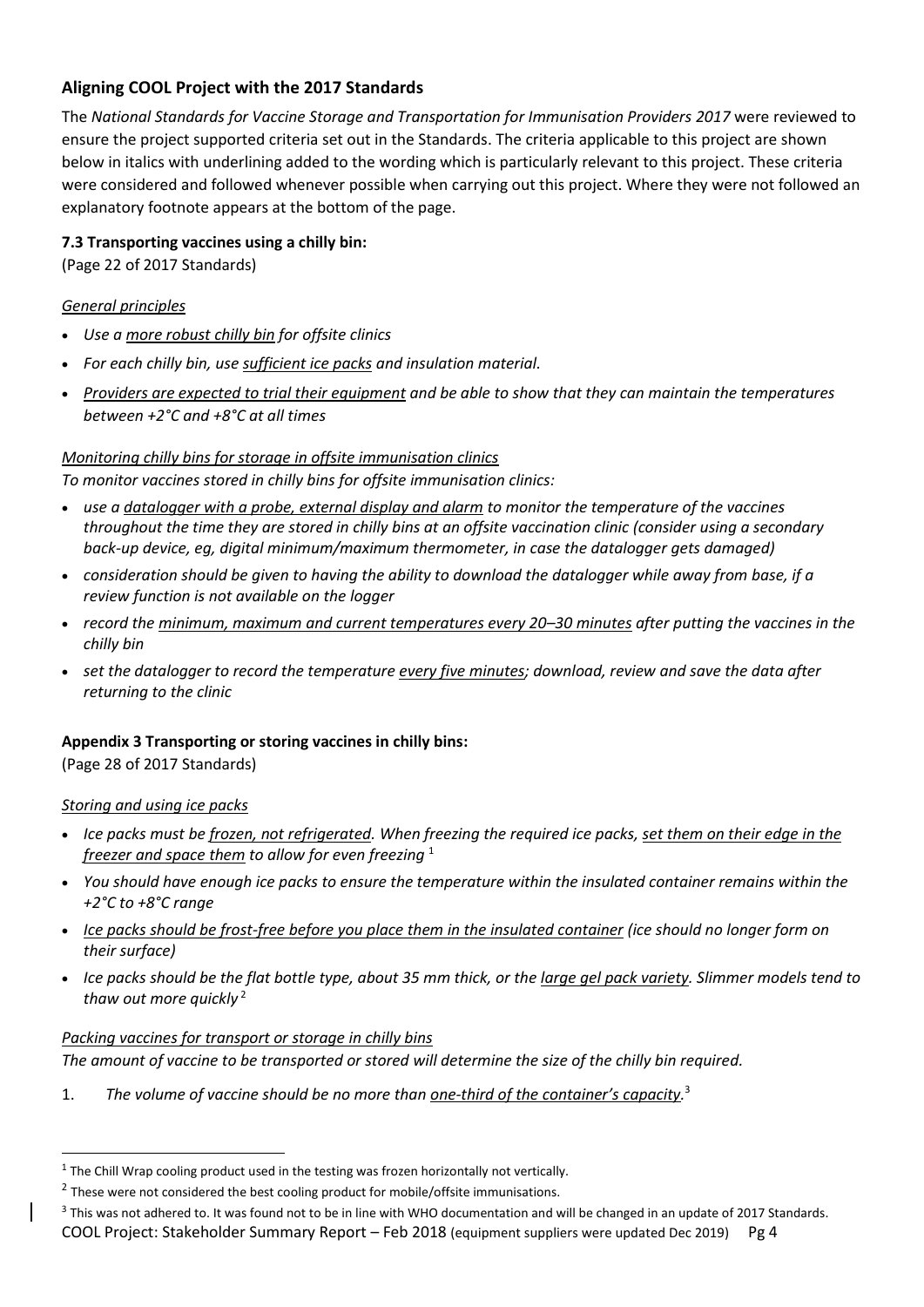- 2. *Cool each chilly bin by placing ice packs inside it, usually around 30 minutes before using it. However cooling can take longer if it is a large chilly bin.*
- 3. *Once the container has cooled, remove these ice packs and insert approved insulation material along the bottom of the container. For a large chilly bin, you can keep the ice packs in place and put a layer of insulation over the top.*
- 4. *Add the vaccine stock. Place the probe of the temperature monitoring device you are using in one of the boxes of vaccine or an empty vaccine box, closest to the ice packs. If the probe sits in glycol, put it with the vaccines closest to the ice packs.<sup>4</sup>*
- 5. *Place a layer of insulation on top of all the vaccines, to ensure vaccines are not frozen by contact with or exposure to the ice packs.*
- 6. *Place the required number of ice packs on top of the insulation to reach a temperature of between +2°C and +8°C.*
- 7. *Secure the lid using the clips on the container. <sup>5</sup>*

8. *Do not start travelling until the loaded chilly bin temperatures have stabilised at between +2°C and +8°C. It may be necessary to place ice packs and/or insulation material around the side of the insulated container if it is a large space; you will need to experiment to find the best combination for your equipment.* <sup>6</sup>

#### **Review of overseas documentation**

Packing and monitoring guidelines/standards from England, Scotland and Australia were reviewed. Publications from the World Health Organization were found to be focused more on managing the cold chain in developing countries and for transporting vaccines for longer periods than one day, and without dataloggers.

#### **Initial selection of equipment for tests**

The selection of equipment to be used in tests were in four categories:

- A chilly bin to transport and store the vaccines offsite
- A frozen cooling product to maintain the temperature of the vaccines when offsite
- An insulating product to protect the vaccines from being frozen by the cooling product
- A device to monitor and record the temperature of the vaccines while in the chilly bin

The equipment and supplies were selected for the testing according to a range of criteria including (depending on the item) price, weight, availability, history of effectiveness, acceptability and meeting the 2017 Standards. Those items selected are shown in the table below.

| <b>EQUIPMENT / SUPPLIES</b> | <b>BRAND / MODEL</b>                                              |  |
|-----------------------------|-------------------------------------------------------------------|--|
| Dataloggers                 | Logtag model TRED30-16R for chilly bin temperatures (new in 2017) |  |
|                             | Logtag model TRID30-7R for room temperatures                      |  |
| Chilly bins                 | Waeco Cool-Ice sizes 12, 22, 33 and 41 litres (new)               |  |
|                             | Rubbermaid Durachill 47 litres (new)                              |  |
|                             | Rubbermaid 22 & 42 litres (used)                                  |  |
|                             | Esky 12 litres (new)                                              |  |
| Cooling products            | Chill Wrap<br>٠                                                   |  |
|                             | Gel packs as used by ProPharma in their vaccine deliveries        |  |
| Insulating matting          | Sympa Nova Friedola matting                                       |  |
| Probe medium                | Polyethylene foam block                                           |  |
|                             | Glycol                                                            |  |
|                             | Vaccine box                                                       |  |
| Vaccine                     | Ten dose boxes of either Boostrix or Gardasil                     |  |

<sup>&</sup>lt;sup>4</sup> Polyethylene foam blocks were used for performance testing after being recommended by a collaborating SBIP and found to found to be effective in controlled set up test phase; approximate size 65x65x40mm. Same foam type as used to make pool noodles.

 $<sup>5</sup>$  Clips can be purchased from a hardware store and added to current chilly bins if not present.</sup>

 $<sup>6</sup>$  Ice packs were not placed round the sides of chilly bins as part of this project.</sup>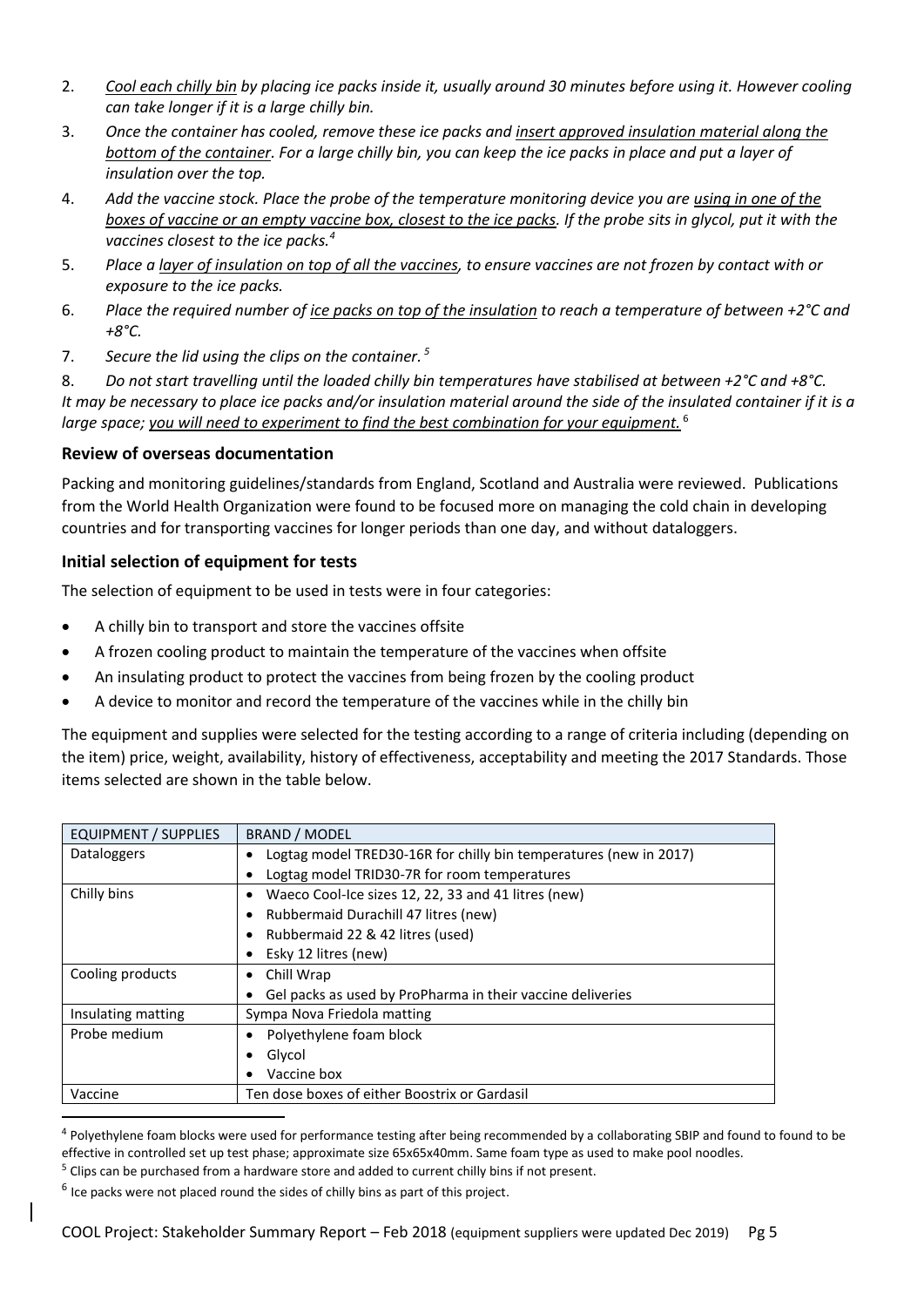#### **Field performance testing**

The three collaborating SBIPs all tested one new Rubbermaid and four new Waeco chilly bins as part of their normal vaccinating activities, using them on a total of 55 offsite trips. They provided dataloggers' temperature information and both objective and subjective feedback on each of the chilly bins.

#### **Set up testing**

This testing was carried out to determine a range of variables to be used in the controlled performance tests including:

- Type, volume, placement and surface temperature of cooling product
- Position and medium of datalogger probe
- Impact of insulating matting
- Time and method for precooling of chilly bins
- Volume of vaccine

The 33L Waeco chilly bin was dropped from the test process after the collaborating SBIPs provided negative feedback based on their field testing.

#### **Controlled performance testing**

To determine which transport containers were most effective at maintaining cold chain temperatures, the testing variable was chilly bins, with all other factors remaining as consistent as possible within a small, medium or large chilly bin size category. These factors included the packing method, placement of datalogger probes, volume and types of vaccines, schedule and timings of removing and replacing vaccines into the transport containers, cooling and insulation products.

Eight chilly bins, both new and used were tested, and subjected to prolonged periods of hot and cold temperatures in order to differentiate their performance. Chill Wrap was chosen as the cooling product with the datalogger probes in the chilly bins being in polyethylene foam blocks.

Based on historical New Zealand climate information from the National Institute of Water and Atmospheric Research, the atmospheric temperature targets for the duration of these tests were +5°C or cooler for cold testing and +25°C or hotter for hot testing. Hot temperatures were achieved by heating a small office and cold temperatures by using a small chiller truck.

A schedule of timing of openings and vaccine volumes for each size category of chilly bin was designed so as to be a realistic time frame over a day of vaccinating. No cooling product was added or removed during the tests' durations. Small chilly bins were tested with vaccine in them for 5.5 hours with six openings and medium and large chilly bins for 8.5 hours with five openings.

Three Waeco Cool-Ice chilly bins, sized 13, 22, and 41 litres, proved to be the most stable in the cold and hot temperature tests. The used Rubbermaid chilly bins performed acceptably but were less stable than the Waeco chilly bins. The three Waeco chilly bins were also tested for 30 minutes in sub-zero temperatures down to -6.5°C and maintained an average internal temperature of +4.6°C. This test was included because temperatures inside SBIPs vehicles can sometimes, in cooler regions of New Zealand, be close to zero degrees Celsius at the start of a journey associated with offsite vaccinations.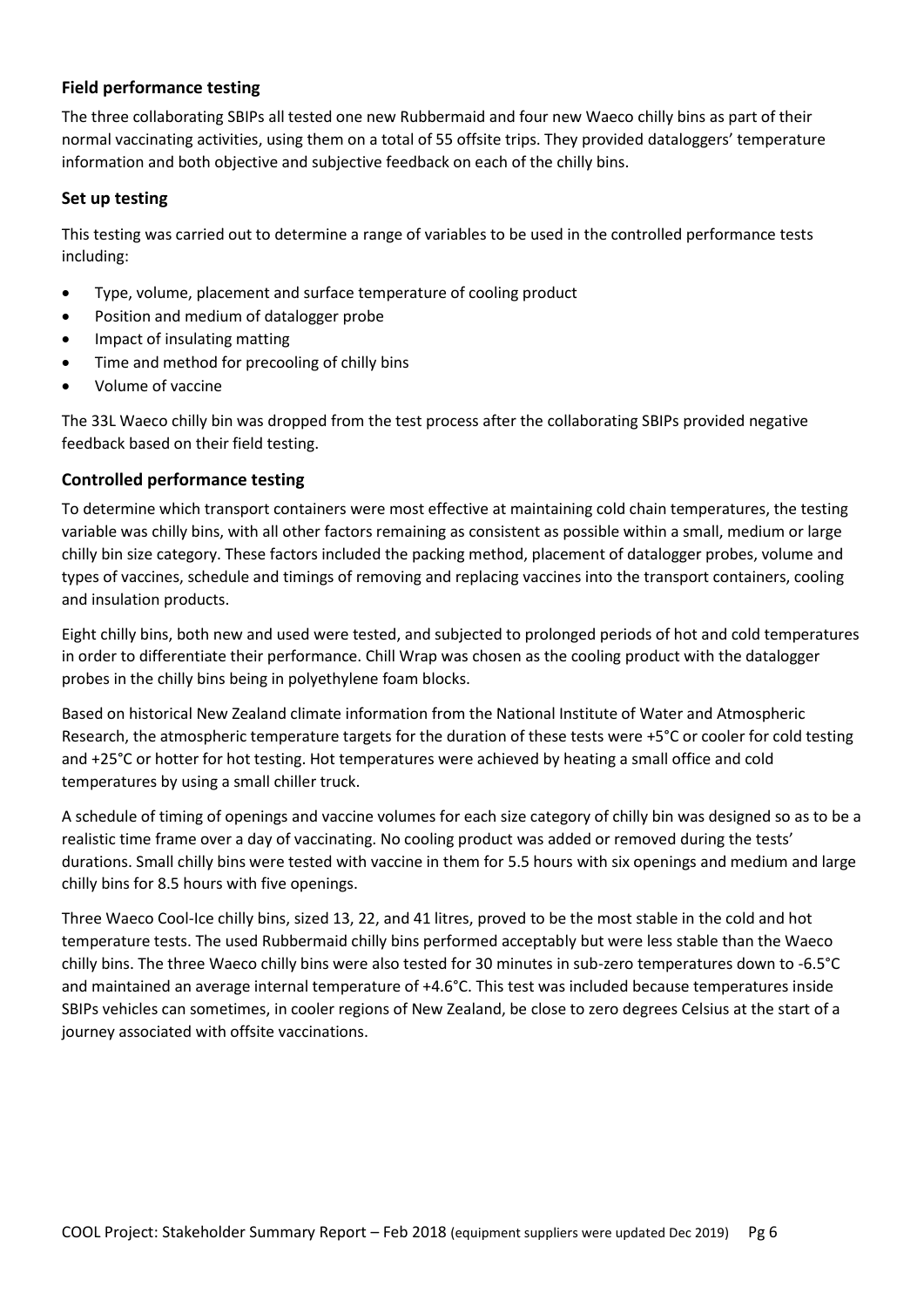#### **Development of chilly bins' precooling, packing and monitoring protocol**

The collaborating SBIPs provided input as to what were practical and effective methods for preparing to travel with vaccine in a chilly bin. Some of this input came from their long term general experience and some arose from field testing the new chilly bins selected for this project. The SBIPs input led to a series of protocol modifications and tests as shown in the following flowchart.



Refer to Appendix 1 for the resulting *Chilly bin packing protocol for offsite immunisations.*

The final revised protocol was tested at IMAC using 10 dose boxes of expired Boostrix vaccine in the three most stable (Waeco) chilly bins simultaneously – 40 doses of vaccine in 13L chilly bin, 80 doses in 22L chilly bin and 140 doses in 41L chilly bin. The dataloggers were set to alarm below +2°C and above +8°C.

Vaccines were added or removed from all three chilly bins within a five minute period each time the chilly bins were opened. Openings occurred at five time points during the 2.5 hour protocol test period and vaccines were added or removed.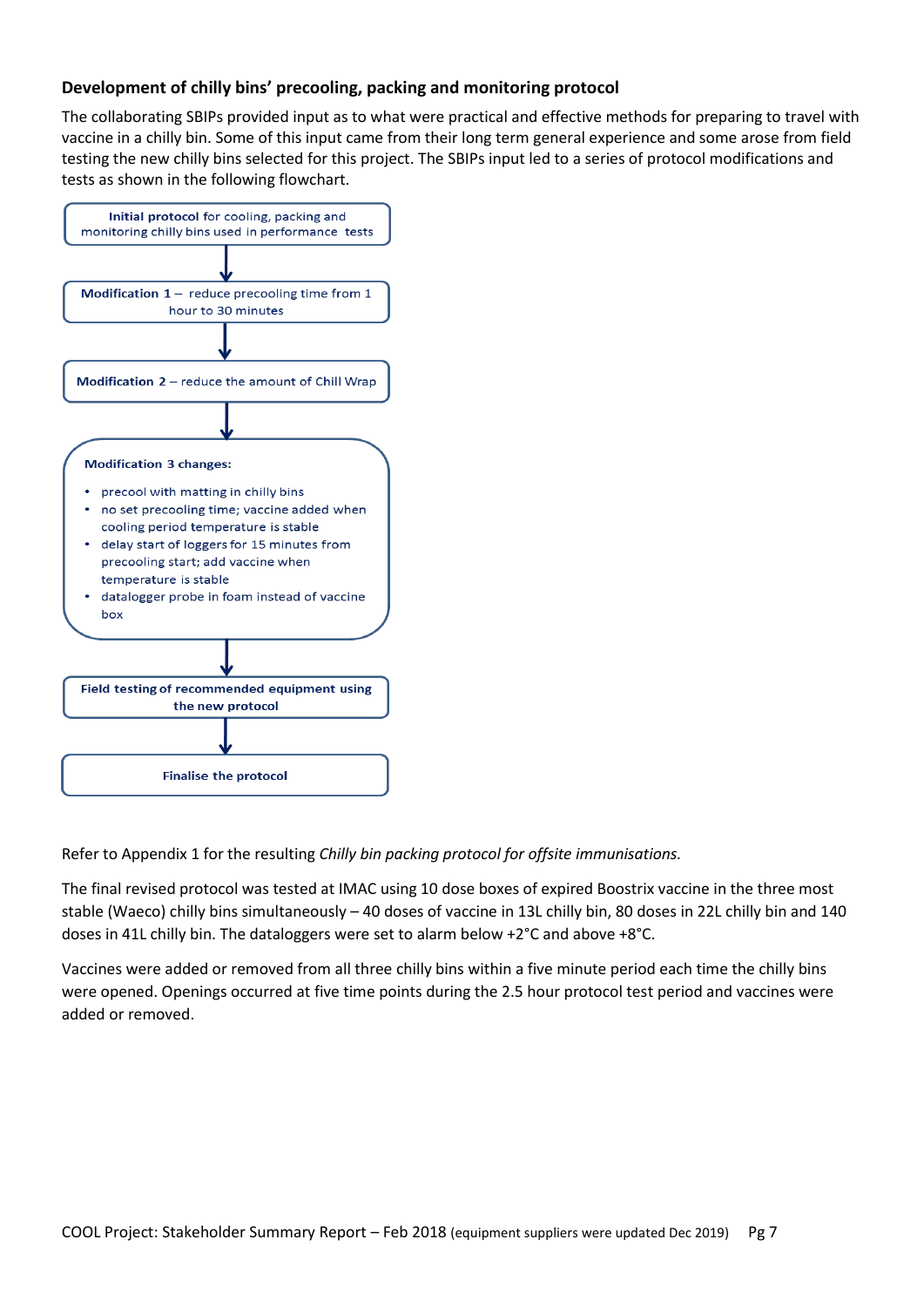

The chilly bin temperatures remained between +3°C and +6.5°C for the 2.5 hour duration test without adding or removing any Chill Wrap. This is illustrated in the following graph of the four dataloggers' temperatures.

Key: A is the 13L chilly bin, B is the 22L chilly bin, C is the 41L chilly bin and D is room temperature.

The protocol was also tested by two of the collaborating SBIPs and was found to be acceptable.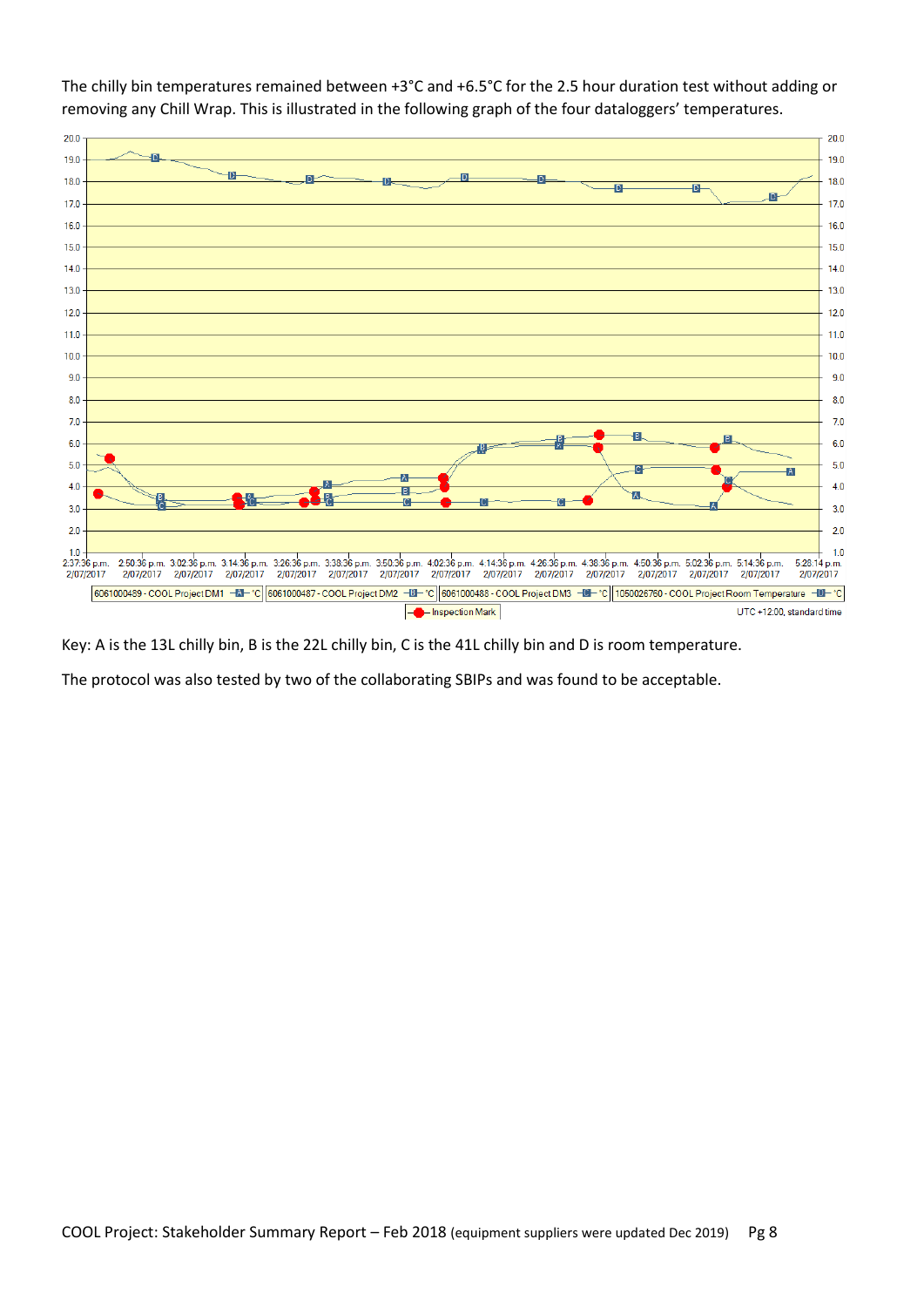## **Appendix 1: Chilly bin packing protocol for offsite immunisations**

## **Purpose of this protocol**

This protocol details best practice guidelines arising from the products tested as part of the COOL Project. Providers using alternative packing methods and equipment can continue to do so provided that the *National Standards for Vaccine Storage and Transportation for Immunisation Providers 2017* (the 2017 Standards) are adhered to.

It is important to note that following these recommendations does not remove the onus on the immunisation provider to trial their equipment and be able to show that they can maintain the temperatures between +2°C and +8°C at all times.

## **Recommendations relating to the datalogger probe**

- Have datalogger alarms set at +2°C (low alarm point) and +8°C (high alarm point).
- Place logger probe either in a block of polyethylene foam approximately 60x60x40mm, with the metal part of the probe in the foam, OR in a box of vaccines.
- Monitor the temperature in the middle of, and ideally at the same level, as the top of the boxes of vaccine closest to the Chill Wrap in the chilly bin.

## **Precooling the chilly bin before adding vaccine**

The initial amount of cooling required is dependent on the size of the chilly bin.  $F = \frac{1}{2}$  FROZEN CHILL WRAP REQUIRED of 3 cell x 4 cell sheets Large chilly bin  $41L$  6 (3 sheets for precooling & 3 for maintaining temperature in chilly bin)

| <b>UNILLY DIN SILE</b><br><b>FRUZEN CHILL WRAP REQUIRED OF 5 CEIL X 4 CEIL SHEELS</b> |                                                                           |
|---------------------------------------------------------------------------------------|---------------------------------------------------------------------------|
| Large chilly bin<br>41L                                                               | 6 (3 sheets for precooling & 3 for maintaining temperature in chilly bin) |
| Medium chilly bin 22L                                                                 | 4 (2 sheets for precooling & 2 for maintaining temperature in chilly bin) |
| Small chilly bin<br>13L                                                               | 2 (1 piece for precooling & 1 for maintaining temperature in chilly bin)  |

Note: in hotter weather an extra piece of 3x4 Chill Wrap may be needed for precooling only, to reduce the chilly bin temperature to an acceptable temperature within 30 minutes. An alternative in hot weather is to leave the frozen Chill Wrap in the chilly bin during night before packing.

#### **Steps for precooling the chilly bin**

- 1. Remove the required amount, according to the table above, of Chill Wrap from the freezer.
- 2. Place half the amount of Chill Wrap on paper towels on a bench or desk to condition it.



- 3. Place the bottom insulation matting in the empty chilly bin.
- 4. Place the probe (in the foam block if one is being used) lying on its side on the middle of the insulation matting.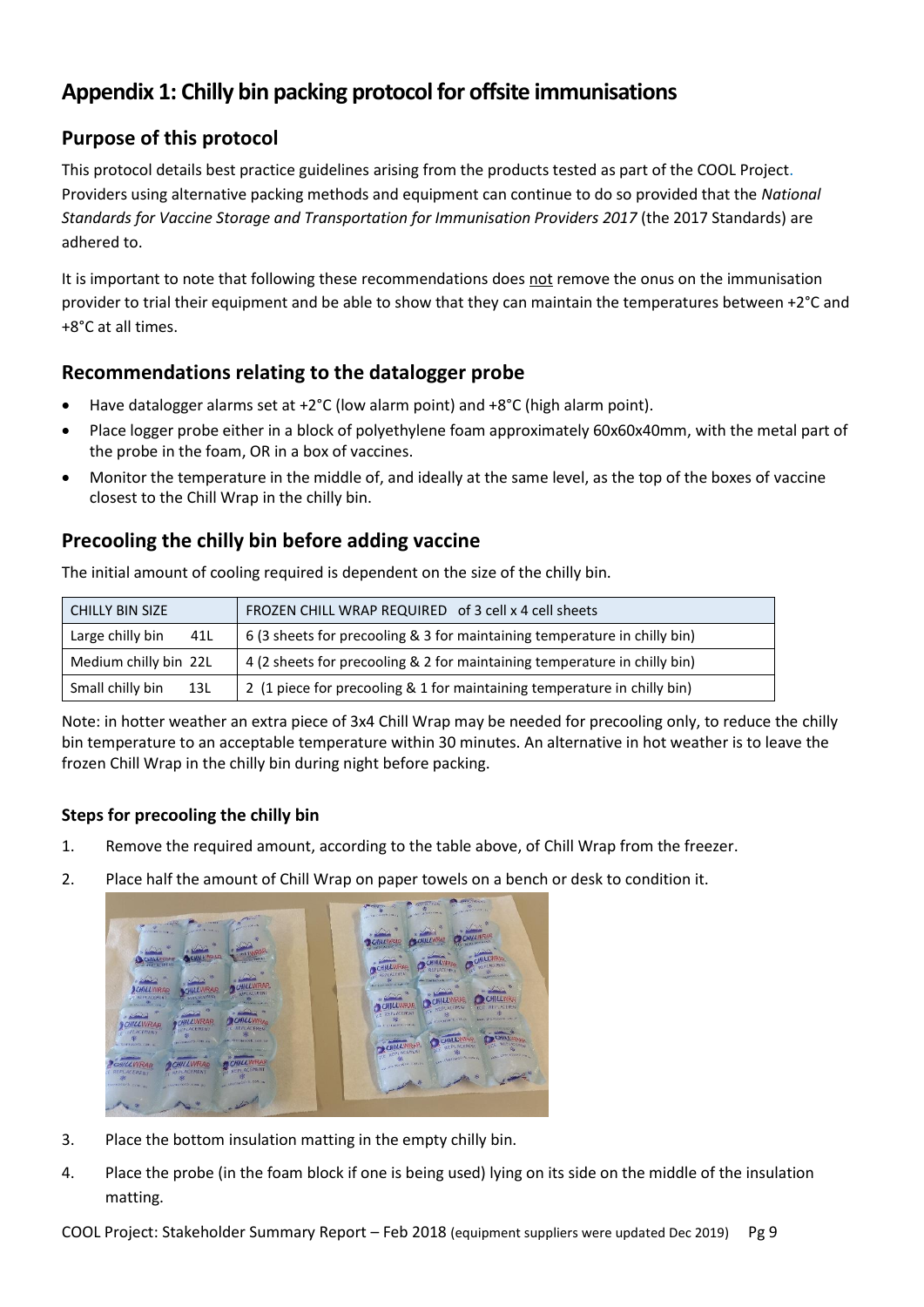

- 5. Place the top insulation matting in the chilly bin covering the probe and the bottom insulation matting.
- 6. Place the remaining sheets of Chill Wrap (those that aren't conditioning) in the chilly bin on top of the insulation matting and close the chilly bin.
- 7. Start the datalogger (with a 15 minute start delay to avoid initial over temperature alarms).
- 8. After 15 minutes, review, document and begin to monitor the temperature in the chilly bin.
- 9. Once the temperature is below +5°C assess the stability of the temperature. When the temperature changes less than +0.5°C between 3 - 5 minute readings it can be considered stable enough to add the vaccine.
- 10. When the temperature has stabilised open the chilly bin and remove the Chill Wrap, the top insulation matting and the probe and pack the vaccine you will be transporting into the chilly bin.

## **Packing the chilly bin with vaccine**

Note: for all three sizes of chilly bin, this packing method uses insulation matting above and below the vaccines, and Chill Wrap above the vaccines only. Refer to page 12 *Recommended maximum vaccine volumes in chilly bins* for information on vaccine capacities of chilly bins.

1. Add the boxes of vaccine that are being taken out for the day in the precooled chilly bin. The boxes of vaccine can be packed in any orientation and in multiple layers, leaving space in the middle for datalogger. Complete the relevant paperwork, for example chilly bin vaccine log and vaccine fridge register. Take a hard copy of this document, or an equivalent, every time vaccine is transported away from base:

[Initial steps in a cold chain breach, IMAC fact sheet, October 2017](http://www.immune.org.nz/sites/default/files/resources/Written%20Resources/StandardTempBreachImac20171021V01Final.pdf) 

2. Place the datalogger probe (still in the foam block, if used) in between two boxes in the middle, ideally with the top of the foam level or just below the top of the boxes of vaccine. The foam should be arranged so that the probe tip is pointing towards the top insulation matting and Chill Wrap. If foam is not used place the probe into a box of vaccine which is in the middle top position of the boxes of vaccine.

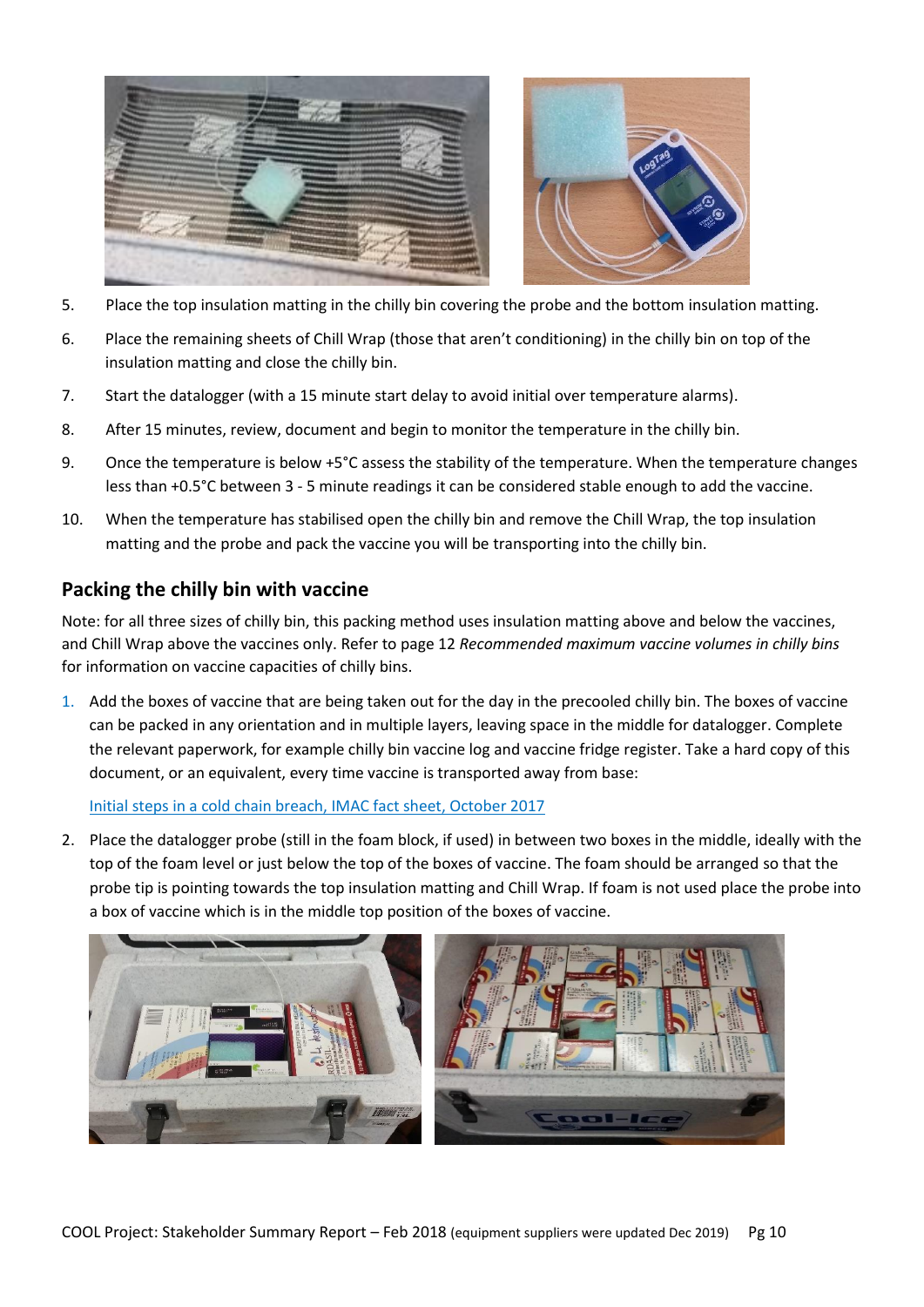3. Cover the boxes of vaccine and the probe with the insulation matting and the Chill Wrap that has been conditioning for at least 15 minutes.



*13L packed chilly bin 22L packed chilly bin 41L packed chilly bin*

- 4. Close the chilly bin and clip the latches.
- 5. Place the Chill Wrap that was used for precooling in another chilly bin to take out for the day for use as additional cooling if required.

#### **Monitoring the chilly bin temperature when it contains vaccine**

- 1. Monitor the chilly bin temperature. When the temperature has stabilised, the chilly bin is ready to travel. If you need to leave your base before the chilly bin temperature is stable you must continue to monitor the temperature every 3-5 minutes until it is stable (and document this). Remember to take out another chilly bin containing additional Chill Wrap in case more is needed later in the day.
- 2. Continue to monitor and document the chilly bin maximum, minimum and current temperatures as shown on the datalogger at least every 30 minutes and any time vaccine is being removed or added throughout the time vaccine is in the chilly bin. Remove Chill Wrap if the temperature is noted to be +3°C or lower, OR any time the audible low temperature alarm is triggered. You must continue to monitor the temperature every 3-5 minutes until it is stable (and document this). If the temperature continues to drop remove all Chill Wrap and leave the chilly bin open until the temperature has stopped dropping and has increased to +3°C or higher (but below +7°C).
- 3. Add Chill Wrap, from your 'additional cooling' chilly bin, if the temperature is noted to be +7°C or higher, OR any time the audible high temperature alarm is triggered. You must continue to monitor the temperature every 3-5 minutes until it is stable (and document this).
- 4. Closely monitor the chilly bin temperature after Chill Wrap is either added or removed, i.e. more frequently than every 20 minutes as the temperature can go out of range quite quickly.
- 5. When the temperature has stabilised revert back to checking the datalogger at least every 30 minutes.
- 6. For any temperatures outside of +2°C and +8°C range follow the guidance provided in this document:

[Initial steps in a cold chain breach, IMAC fact sheet, October 2017](http://www.immune.org.nz/sites/default/files/resources/Written%20Resources/StandardTempBreachImac20171021V01Final.pdf)

#### **Unpacking the chilly bin after returning to base**

- 1. On return to base check the datalogger for the final time and document the maximum, minimum and current temperatures.
- 2. Download the datalogger and review the temperature readings.
- 3. For any temperature breaches which have not been noticed and/or resolved earlier in the day follow the guidance provided in this document: [Initial steps in a cold chain breach, IMAC fact sheet, October 2017](http://www.immune.org.nz/sites/default/files/resources/Written%20Resources/StandardTempBreachImac20171021V01Final.pdf)